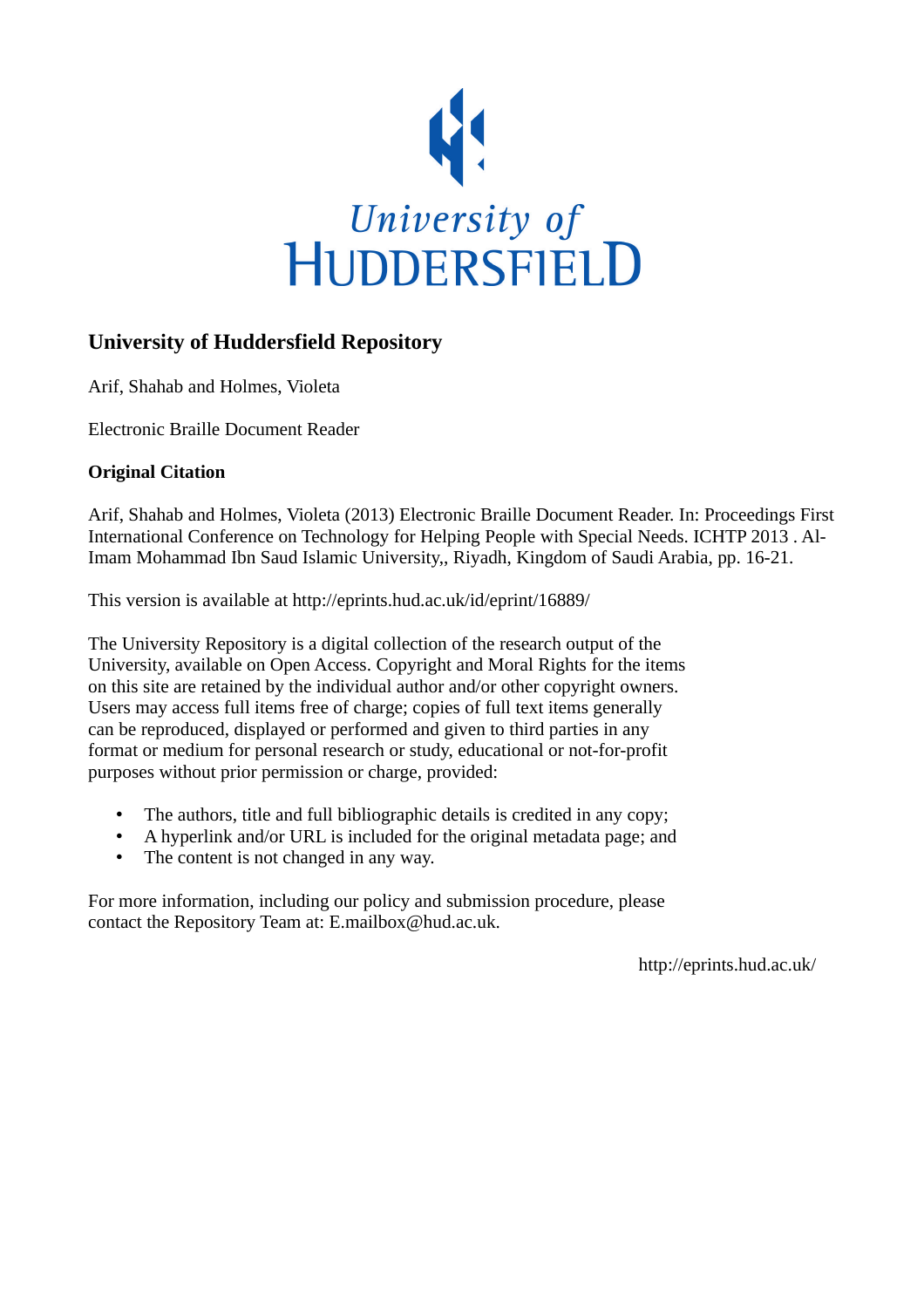# Electronic Braille Document Reader

Shahab Arif School of Computing and Engineering University of Huddersfield

Huddersfield, United Kingdom shahab.arif@hud.ac.uk

*Abstract***— This paper presents an investigation into developing a portable Braille device which would allow visually impaired individuals to read electronic documents by actuating Braille text on a finger. Braille books tend to be bulky in size due to the minimum size requirements for each Braille cell. E-books can be read in Braille using refreshable Braille displays connected to a computer. However, the refreshable Braille displays are expensive, bulky and are not portable. These factors restrict blind and visually impaired individuals from accessing much of the literature which is not available in Braille.** 

**The proposed device overcomes the problem of carrying bulky Braille books by allowing multiple E-books to be saved in a portable memory device. Translating text to Braille pattern gives the blind access to non-Braille literature. The single Braille cell design reduces the bulk of the device allowing it to be portable and reducing the cost.** 

**A prototype was developed to prove Braille could be read by actuating Braille characters on a finger. The device read text from an SD card, translated it into Braille characters and actuated the Braille pattern which blind volunteers were able to read.** 

**The investigation confirmed the feasibility of the Electronic Braille document reader. It also proved the theory that Braille could be read from a single Braille cell by the patterns actuating on a finger instead of the finger sliding across an already formed Braille pattern.**

*Keywords—blind, visually impaired, braille, e-book, assitive technologies*

### I. INTRODUCTION

Blind and visually impaired individuals use a tactile reading system called Braille which consists of matrix of dots raised in different combination to represent characters. Braille gives the blind the crucial skills of reading and writing which enable them to be more independent. Currently, only a limited number of books are available in Braille which get translated by a trained sighted human, typing the entire book in Braille. Software translation into grade II Braille, which shortens words to save space and increase reading speed, is not accurate as the rules for it depend on context and are too complex for current software to understand. The books which are translated are bulky due to the minimum size requirement of a Braille cell and are also hard to read without a stable place to rest the book. The challenge blind people face is having to source the desired books in Braille, and then not being able to carry more than a few because of the large size of the books.

Advancements in technology have helped the blind to adapt to the world. Speech synthesizers [1] are often used to read out text which is displayed on a computer screen. But speech synthesizers use artificially produced human speech to read

Dr Violeta Holmes School of Computing and Engineering University of Huddersfield Huddersfield, United Kingdom v.holmes@hud.ac.uk

text, usually in monotone, and lack human touch. The monotonous and artificial nature of the voice makes it hard to understand at times and often not very pleasing to the ear, though advances in speech synthesizers are eliminating those issues. Many popular books these days are available in audio format which is a recording of a human reading the book. But audio formats are only available for a fraction of books published annually.

The latest technologies supporting reading Braille text are Refreshable Braille Displays [3]. A refreshable Braille display substitutes a computer screen with a device containing usually one line of refreshable Braille cells which actuate to form the text outputted from the computer. Piezo actuators are used to actuate the Braille dots in most displays available today. They also include some navigation keys and many have a Braille keyboard included. These allow the blind to be able to use computers and access the vast catalogue of literature online. The drawbacks of these are the high costs  $(f1,995 \; [4])$  and their size.

There is a clear need for a device which can overcome these obstacles for the blind. This project looks into the feasibility of designing a device which would allow a blind user to access any digital text document by converting it to Braille and displaying it in a manner suitable for them to read, however in a device with a compact form allowing for greater portability.

The paper outlining our work is organized as follows: Section II introduces the motives behind the project; Section III describes the design process; Section IV evaluates the results of the prototype test; Section V summarises the results; Section VI outlines further work for the future.

#### II. MOTIVATION

The sense of sight is a major sense which enables us to function as we do with ease. The ability to see the world around us and record our thoughts in writing to read later allows us to accomplish many feats. The blind are not as fortunate, and lack this vital sense and have to utilise the other senses to make up for the loss. Their sense of hearing gets more fine tuned to notice people around them and their sense of touch gets more sensitive so they are able to feel the detail they can not see [5].

Braille gives the blind the ability to read which is essential to learning. By being able to read, blind individuals are able to integrate in society and have jobs like the rest of the society. In some cases they have even contributed to running a country like in case of David Blunket, blind since birth, who was the Home Secretary of the United Kingdom. Braille is critical to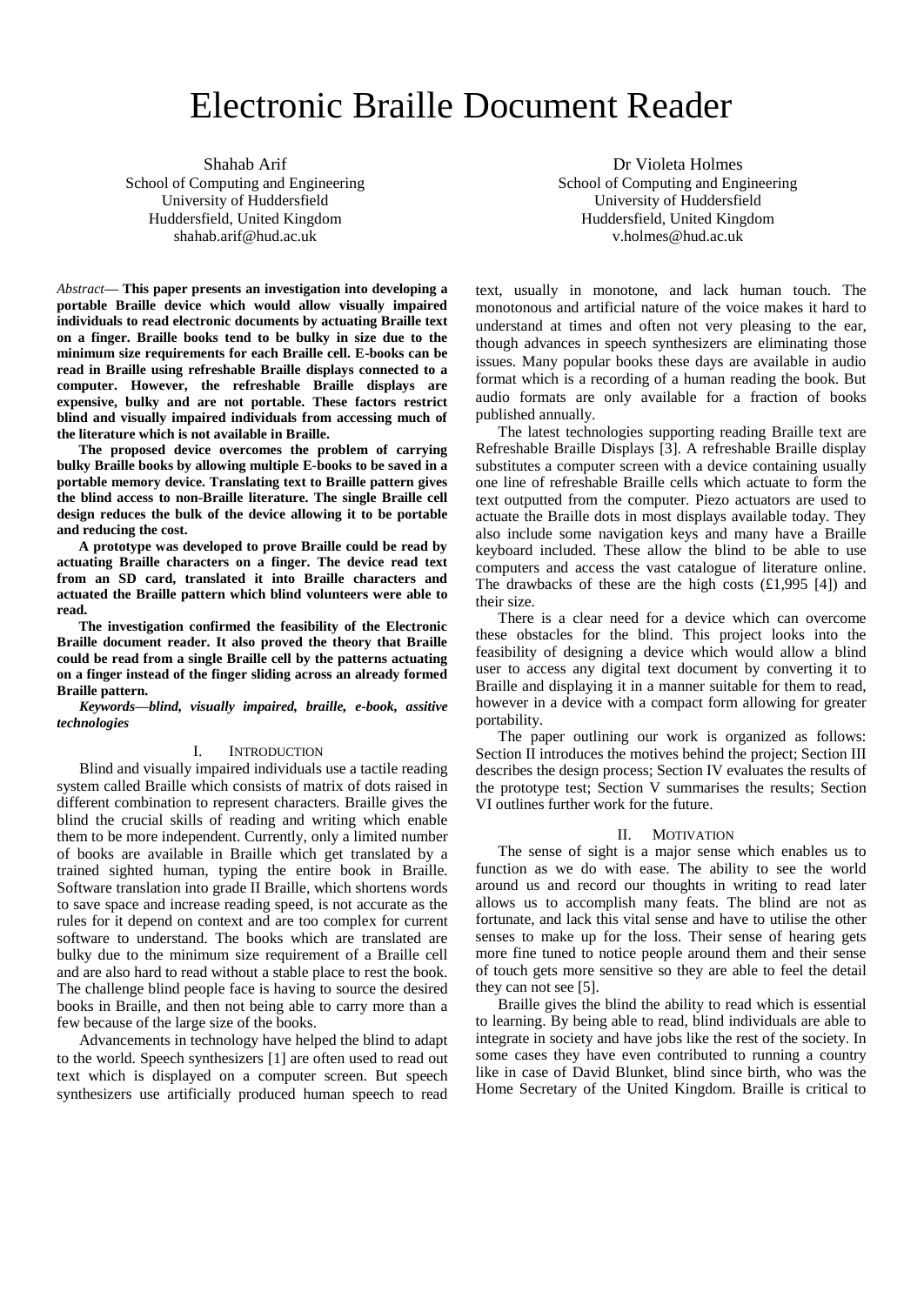blind as it gives them privacy and independence e.g. they do not need anyone else to read aloud their payslip.

Literature to be published in Braille gets translated by sighted Braille experts who transcribe the text in Braille format which is then embossed onto Braille grade paper. Minimum size requirements for Braille text and the special grade paper suitable for embossing mean that the Braille books tend to be much larger and heavier.

Current technologies for the blind include refreshable Braille displays. They have a line of up to 40 refreshable Braille cells which actuate to display text from a computer. These allow the blind to use computers and access much more literature than available as Braille documents, and in a more user-friendly way. The displays provide a great advantage compared to Braille books, but due to the type of actuators used can only display a single line of text at a time. Refreshable Braille displays are also very expensive costing more than a top-end personal computer and are also expensive to repair when one of the cells breaks. The cost and size of refreshable Braille displays is a major factor in preventing their widespread adoption. Refreshable Braille displays are mainly used at work, where funding is available through employers and governmental access to work schemes[6].

Blind individuals can use other technologies like Dictaphones to take notes and speech synthesisers to read text out for them. Dictaphones are great for quick note taking such as a shopping list, and can be listened to speedily. They are also flexible since it is easy to record over an existing recording to amend it. However, it cannot replace writing in situations like public meetings where talking in to a Dictaphone is not appropriate or private. Speech synthesizers have similar drawbacks as it is very hard, if not impossible, to listen to a speech synthesizer or a recording, and at the same time listen to a speech and concentrate on both. Listening to an audio book in a public environment using earphones leaves the blind without the ability to hear the environment around them such as a sound of a person or a vehicle approaching them.

The problems blind people face, outlined above, clearly indicate there is a need for a product which would attempt to solve some of the problems. In this paper we propose a device which could give the blind access to literature in digital form, thus eliminating the need to carry around big and bulky books. Using a single Braille cell to actuate the Braille pattern on a finger would cut the cost, size and power consumption of the device thus allowing it to be affordable and portable. The device would allow for books to be read "on the go" and would leave the ears free to sense the surrounding environment e.g. when walking down a busy road. The ease of use and low cost of this device would facilitate widespread adoption and would encourage blind youngsters to read and increase literacy rate among them. A consumer survey conducted at the society for the blind Dewsbury UK, confirmed that there is a need for an Electronic Braille Document Reader (EBDR) and that it would considerably benefit the users.

#### III. SYSTEM DESIGN

The Electronic Braille Document Reader has two main parts which need to be evaluated: the software and hardware components. The software we designed, reads the text and converts it to the Braille format, whilst the hardware part actuates the Braille pattern onto an array of dots.

## *A. Software design*

The EBDR requires text written using Latin character in ASCII format to be read from the memory card, such as SD card, and translate it into Braille format by the microcontroller. The Braille pattern then needs to be actuated on a refreshable Braille cell as seen in Fig 1. The processing of the text requires a programmable microcontroller.



Figure 1. EBDR Block diagram

An Arduino, which is an open-source electronic prototyping platform, was chosen microcontroller because of its flexibility and ease of use. The Arduino board can be expanded using shields e.g. SD shield for the use of SD cards and uses the Arduino Programming Language which is based on C/C++ but is simpler to code. An Arduino Mega 2560, which uses the Atmel's ATmega2560 microcontroller, was chosen because it provides the required I/O and ability to extend with extra shields/breakout boards. For the SD interfacing an Adafruit microSD breakout board was used.

To actuate the Braille pattern a text has to be read from the SD card and then each character has to be cross-referenced with its equivalent Braille pattern from a table. The resulting pattern is then sent to the output and the process repeated over again for the next characters. Fig 2 shows the flow diagram of the code.



Figure 2. Software flowcode diagram

An eight dot Braille system was chosen for the design as it encompasses all the character details in a single cell and is more suited to the application. The extra dots would indicate if the character is an uppercase or lowercase letter, number or a symbol. Fig 3 explains how the extra dots encompass the extra details.



The Braille pattern was coded in to 1's and 0's with 1 meaning dot ON and 0 meaning dot OFF e.g. the Braille pattern for  $5\ddot{\cdot}$  would be coded as 10000101. All the Braille patterns were stored in a table called "pattern" from which they could be called when required. All the ASCII characters used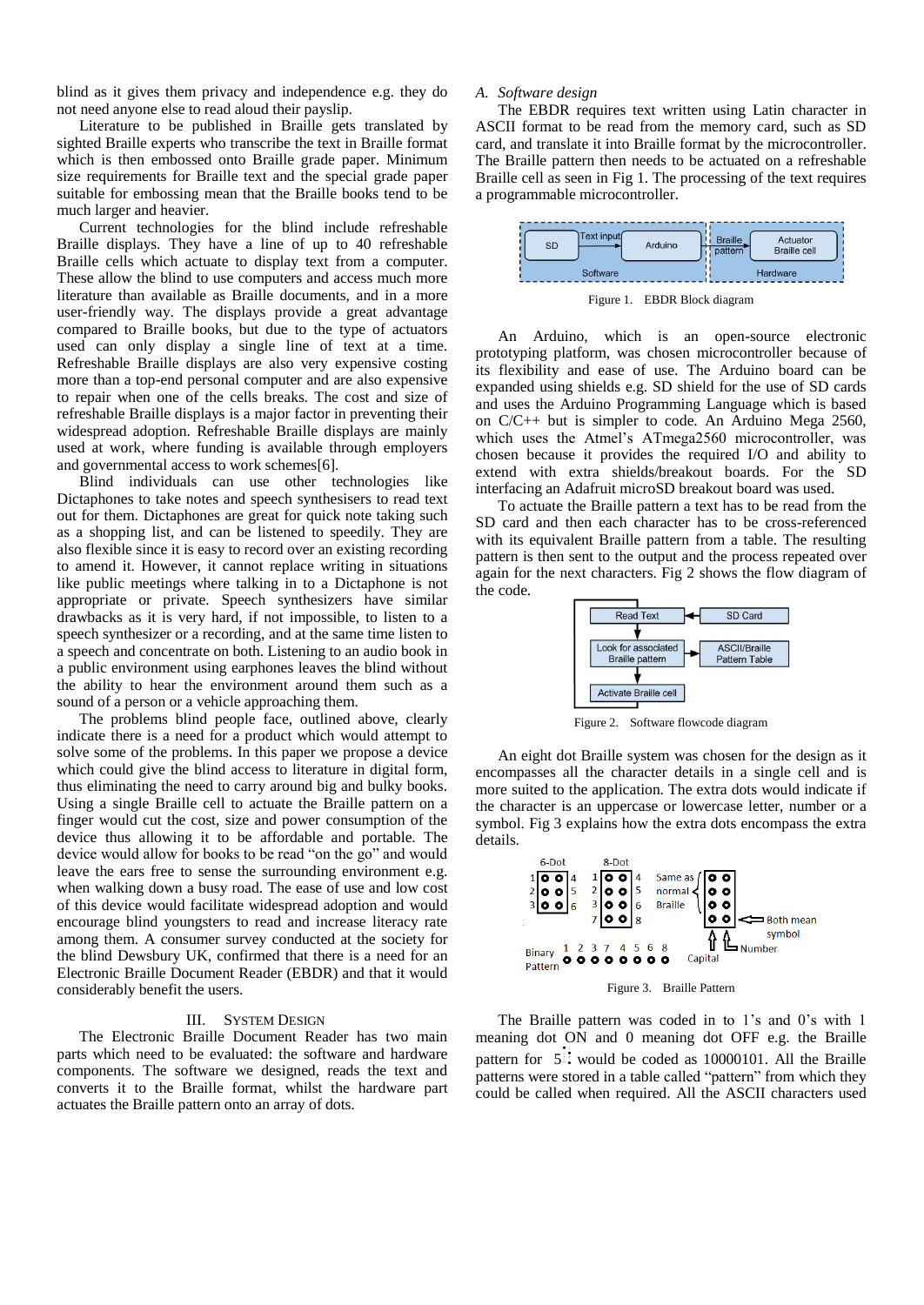including alphabets, numbers and symbols were stored in a list called "alphabet". The SD was configured according to the Adafruit's specification for connecting with mega2560, found on their website along with the SD libraries [7]. The code was developed to read a .txt file from the microSD card and store the text in a variable "input".

The actual translation is performed in the main loop which can be seen in Fig 4. The following are the steps taken by the code to translate the text:

- for loop select the first dot
- while loop if "alphabet" is not equal to "input" at position "letter" then increment "x" to change the position in alphabet list. The while loop continues until the statement is true. It uses indexing to match characters to Braille pattern
- digitalWrite write the value from the pattern at position "x" to dot
- if if the value of "letter" is equal to length of input string then reset "letter" to 0
- else increment value of "letter"
- delay wait for 2 seconds. Then repeat the process for the rest of the dots



Figure 4. Main code

Arduino has a serial monitor feature which allows for feedback from the code to be displayed in a serial monitor on the computer when the Arduino is running the code, while connected to the USB, to help with debugging. This feature was enabled and set to give feedback on the progress of initializing the SD card and reading of the data.

#### *B. Hardware Design*

The EBDR requires text in Braille format to be actuated on a finger. The Braille pattern received from the Arduino is in the form of eight pins at a state high or low, each pin representing a dot. Each actuator was connected to the output pins on the Arduino.

Many actuators which are capable of actuating the Braille dots were reviewed [8-14]. Unfortunately most of the actuators ideal for the device are currently still in development and require refinements until they are available to be deployed. Other actuators are too large to be arranged in a Braille formation or are too expensive to acquire to experiment.

To test the feasibility of the EBDR a Braille module is required which can actuate the pattern to be felt by a finger. For this test the overall compact form factor of the Braille module is not required except that the Braille dots fit within the standard cell dimensions.

Nitinol wire, an alloy of nickel and titanium, is a popular form of shape memory alloy which contracts when current is passed through but requires an opposing force to pull it back when cooled. In different configurations it can be used as an actuator. As the Nitinol wire is inexpensive and is readily available, it was chosen to build the actuator. The Nitinol wire is available in different lengths and thicknesses. The difference in thickness affects the speed and strength of the actuation. The thicker the wire, the more force it can exert but at a slower rate. However, the thinner the wire the faster the actuation, but with a loss of force. Nitinol wire with a diameter of 0.5mm was chosen to design the actuator due to its fast switching ability.

The most basic configuration with the wire in series with a spring gives about 3% movement of the wire [10]. A more complex configuration as shown in Fig 5 can yield movement of up to 14% of the wire's length was chosen for the actuator design.



Figure 5. Nitinol actuation configuration

This configuration gives sufficient movement required for the Braille pins. The following Fig 6 shows the amount of movement as a comparison between the relaxed and activated Nitinol wire.



Figure 6. Actuation comparision

The configuration was used to design the actuator to push a pin up. Extra attention was given to minimise the size of the actuator as it would be multiplied eight times for the Braille cell. The spring was moved up inside the triangle created by the wire to minimise the size and as the springs are compression springs taken from pens, the springs gave a better performance of keeping the nitinol wire under tension by pushing instead of pulling. The following Fig 7 shows an actuator fully assembled.



Figure 7. Final actuator design

The actuator works consistently and provides the required amount of actuation. The Nitinol wire reacts quickly when the required power is applied to it, and can actuate in less than 0.5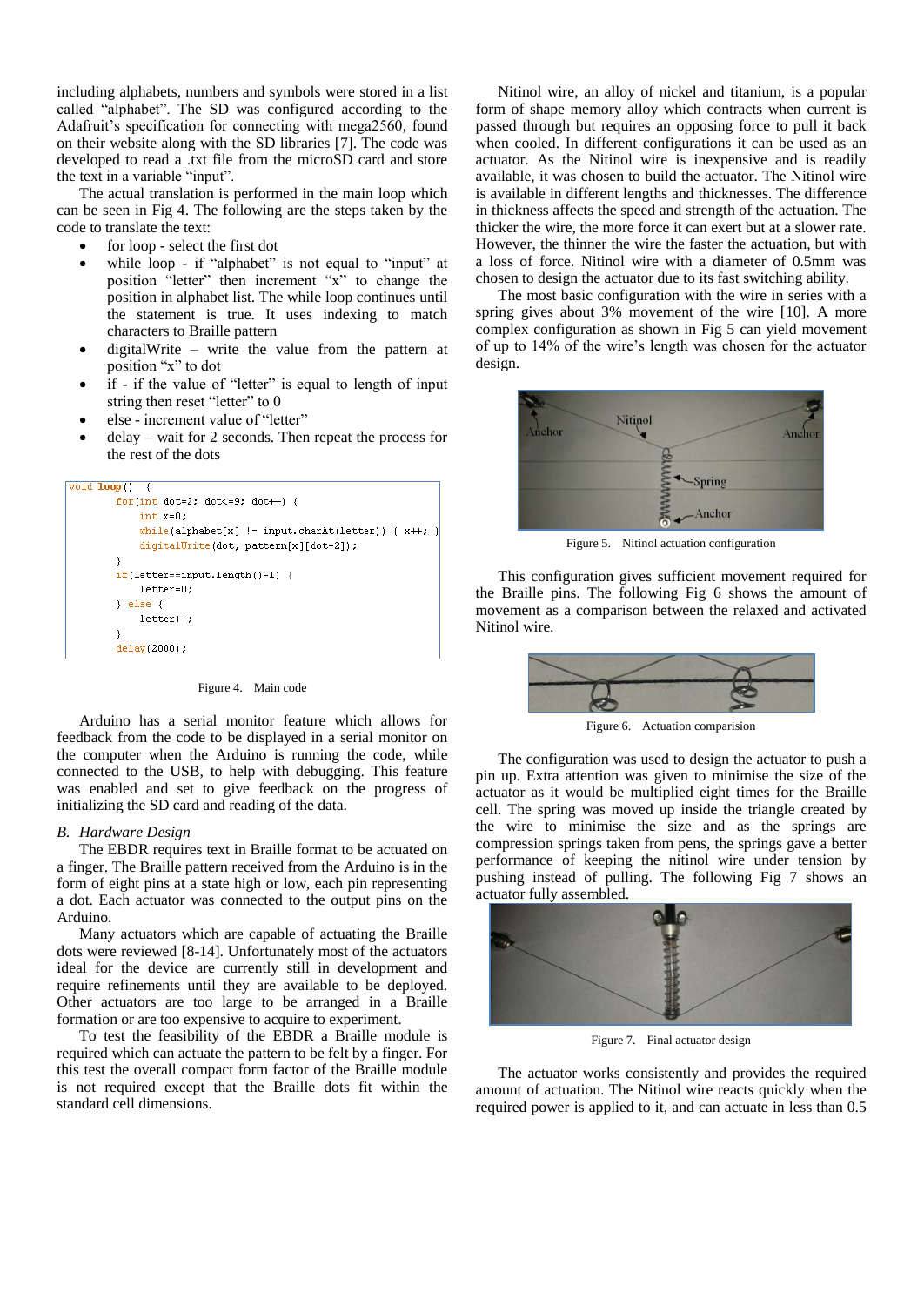seconds. To reset the actuator, the power is switched off at which point the wire starts to cool and the spring pushes it back into shape. The cooling period is considerably longer and can be in excess of 1 second. To reduce the reset time a stronger opposing force can be applied but that requires more power to actuate and overcome the force. It also increases the likelihood of the Nitinol wire breaking due to excess stress. Another way is to help the wire dissipate heat quicker by using a fan to create airflow around the Nitinol wire. A small fan scavenged from a computer was used to cool the Nitinol wire, which reduced the reset time to less than a second.

The finalized design of the actuator was then replicated another seven times, and was built on Plexiglas plates. In the chosen design the actuator spans horizontally so the four pins in the Braille cells can easily be stacked on top of each other. But the two columns are forced apart due to the size of the actuator which spans about 9cm from one end of the Nitinol wire to the other. To overcome this the actuators were divided into two columns and each column was built on a different level, with the pins of the bottom column being longer so they extend through to the same height as the tip of the top level. The actuators on the top level were offset at 45 degrees so that the pins coming through from the bottom level don't make contact with the Nitinol wire. There is a gap of 4cm between the top and bottom plates for the actuators.

The Nitinol wire was anchored to the plates by feeding it through pre-drilled holes and then inserting screws in to the hole. Electrical connection with the Nitinol wire was made by attaching a wire to the screw securing each end of the Nitinol wire. One end of the Nitinol wire for all the actuators was connected together and grounded. Power was applied to the other side to activate each actuator. The following Fig 8 shows the bottom and side view of both plates with the assembled actuators.



Figure 8. Actuators assembled together

The Nitinol wire requires a considerable amount of current to actuate the required amount. Approximately 500mA is required to actuate each actuator at the desired speed. To prevent the pins on the Arduino from being damaged, transistors were used to power the actuators. The transistors were used as a switch to direct power from the battery to the Nitinol wire. NPN Darlington pair transistors TIP122 were used, as they are able to handle the large current flow. Push-tomake switches were also connected to the end of the Nitinol to bypass the transistor for manual control as seen in Fig 9.



Figure 9. Transistor Connections

## IV. EVALUATION OF RESULTS

The individual modules of the EBDR, and the fully assembled EBDR prototype were tested using multiple inputs. The output results were recorded for further comparison and analysis.

## *A. Arduino*

To test the Arduino's code firstly a .txt file was saved in the microSD card with the text "PEACE be upon you! 321" and the microSD card inserted into the device. When the Arduino ran the serial monitor confirmed the successful initialization of the SD card and displayed the text. The following Fig 10 shows the serial monitor output.

| 53<br>$\blacksquare$<br>COM4              |  |
|-------------------------------------------|--|
| Send                                      |  |
| Just began                                |  |
| Initializing SD card                      |  |
| Initialization done.                      |  |
| File test.txt opened successfully         |  |
| String read:                              |  |
| PEACE be upon you! 321                    |  |
| 9600 baud<br>No line ending<br>Autoscroll |  |

Figure 10. Serial Monitor output

An LED module was built with eight LEDs arranged in Braille formation to test the output from the EBDR. Each LED was connected to one of the output pins instead of the actuators. The LEDs successfully displayed the text in Braille patterns. The following Fig 11 shows the Braille pattern displayed on the LEDs in sequence.



Figure 11. Output to LED's

### *B. Actuators*

The actuators were tested by actuating each one manually using the push-to-make switches. Individually they all worked fine so then they were actuated in combination as in a Braille pattern. They actuated satisfactorily although the time to actuate fully increased as the number of dots increased. This was because the actuators had to share the power supplied between them.

The actuators also varied slightly in the amount of actuation so the heights of all the dots were slightly different. This was due to the differences in the Nitinol wire and the tension on the spring.

The cooling fan made a considerable difference to the actuators' performance. It decreased the reset times of the actuators and also ensured the actuators didn't get too hot as the Nitinol would sometimes start to smoke when actuated for long periods without a fan. The following Fig 12 shows the work "PEACE" actuated by the Braille pins.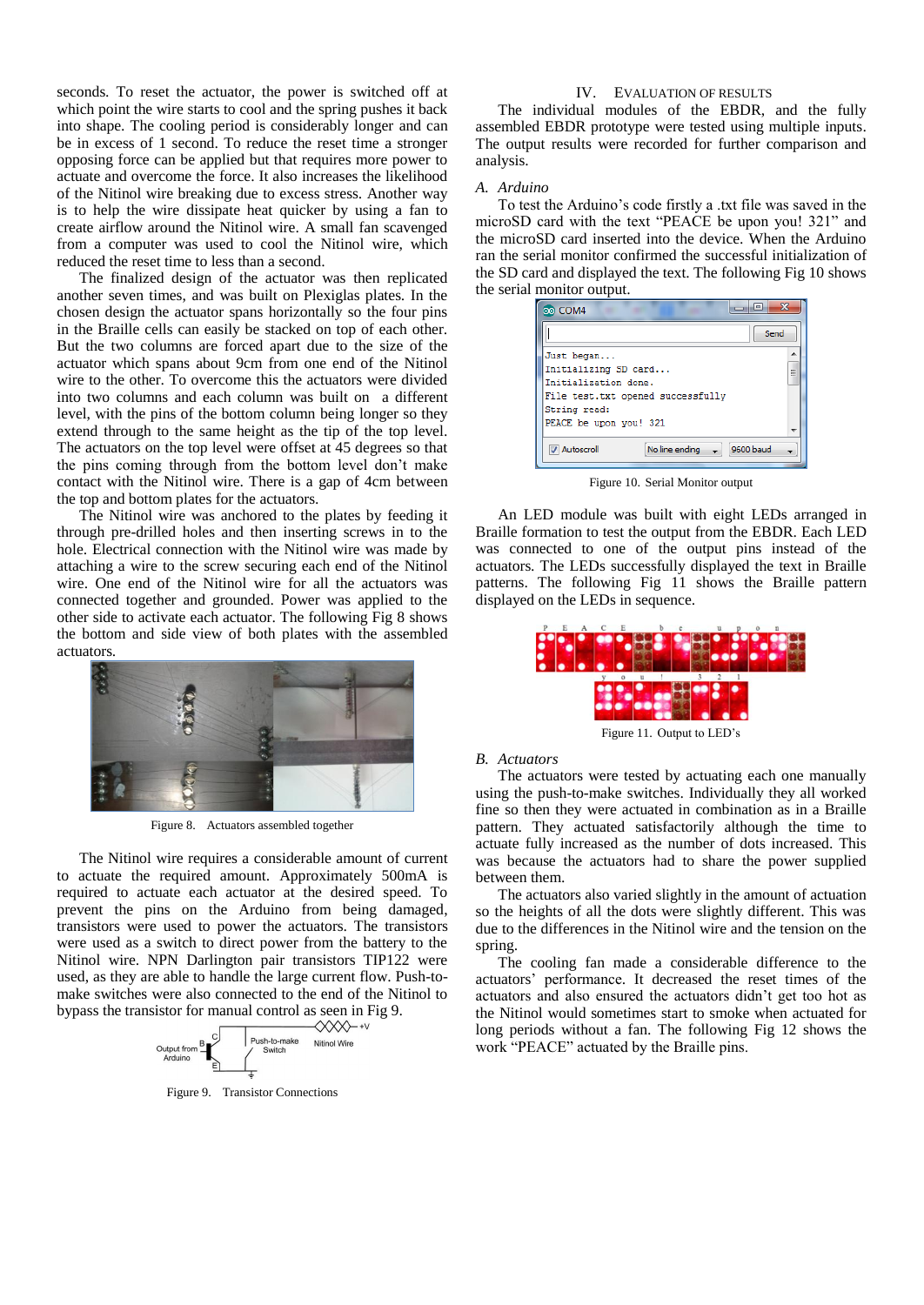

Figure 12. PEACE actuated by Braille pins

## *C. System Testing*

Our system was tested using volunteers who were partially sighted or blind. The volunteers chosen to test the EBDR read the text by touch alone. They were not able to read at first but after a few attempts they got used to the system and were able to read the text although at a very slow rate. After about 15 to 20 minutes of practice their reading speed increased although still considerably lower their usual reading speeds.

Random patterns were actuated using manual switches. The volunteers were asked to indicate active dots positions to ensure they were not inferring the text from the context. The volunteers managed to read correctly 50% of randomly generated patterns.

There were number of issues related to the condition of the Nitinol wires. On some of the actuators wires were tight and the tips of the pins were slightly protruding at the resting position. In case of wires being slack, the pins were hanging below the resting position and would only protrude a little when actuated.

When actuated the pins protruded at different lengths generating an uneven pattern. This caused a great deal of difficulty to the volunteers when determining which dots were active. The actuators generating larger displacement were preferred in laboratory tests. However, when user tested the volunteers commented that large protrusion of pins irritates finger tips. After some time of use, one of the actuator could not be retracted and would always protrude slightly which the user sometime mistook for a dot. The actuators did not perform as expected due to the properties of Nitinol wires.

The Nitinol actuators were assembled ensuring that the wires were tight and pushing against the springs. When power was initially applied to a wire, it was stretched slightly and in some cases the wire became too loose and required tightening. The loosening of the wires was a problem encountered again after prolonged use of the actuators. If the actuators were actuated for some time, the wires would overheat and the opposing tension on the springs would stretch it. The cooling fan minimized this problem. After repeated use, the wires stretched and were too loose against the springs, hence they could not generate required displacement of the pins (dots) consistently. Repeated stretching reduced wire thickness and caused it to break when actuated. The actuators were not performing consistently and required readjustments or replacement of Nitinol wires. All above limiting factors of the Nitinol wire restricted the use of Nitinol for Braille cell actuators.

## V. CONCLUSION

A prototype of an Electronic Braille Document Reader was developed. It is capable of reading text in Latin alphabet from SD memory card and actuating the text in Braille form which could be read by blind person by placing a finger on a Braille cell.

The EBDR proved the concept that Braille could be read from a single Braille cell. It converted ASCII characters from the text stored onto SD card into Braille patterns. These patterns were actuated on a single finger instead of the finger sliding across an already formed Braille pattern. The EBDR is small, portable, single cell device. It will give blind the ability to take away large selection of electronic texts stored on a SD card and read on the move. The single cell design of the EBDR also means that the overall cost of the device would be considerably less than refreshable Braille displays which require many cells to display a line of text. It could give blind access to unlimited literature at a reasonable price of a few hundred pounds. The benefits gained would transform reading for blind and encourage it amongst the young.

Further development would be required before the device would be ready for common use, such as improving User Interface, and selecting more suitable actuators.

## VI. FURTHER WORK

The work done thus far has been sufficient to prove the concept of a single cell Braille Electronic Document Reader. To develop it to a usable device, further work is required.

The code needs further development to incorporate extra functionality, such as being able to scroll through a list of books and select one to open and read. A book marking feature, to save the position in a book, would also be required. Other features such as being able to skip words, lines or paragraphs and adjusting the speed of reading would also be essential to improve the usability of the device. Further research and testing would need to be carried out with blind users, to determine what would be the best and most intuitive method of navigating through the devices menus.

The software could be further developed to include Braille in different languages, including languages with non-Latin script such as Arabic and Chinese.

The actuators require a great deal of work as the actuators used in the prototype, are not appropriate for use in a Braille cell. Better actuators either need to be developed or acquired from researchers working on new actuating materials and devices.

The EBDR also needs to be more ergonomic and comfortable for users to use for long term reading.

The design of the EBDR could also be improved. A design change from a single cell to a number of Braille cells in a row, assembled on a conveyor belt system, could improve reading. Each cell would actuate to form a Braille character and the conveyor would slide it beneath the users' finger. This would avoid the need for the user to learn a new way of reading Braille and speed up acceptance of such devices. Another advantage new design would have over the current system is the that a user could use different fingers to read. While testing the EBDR with blind volunteers, it was identified that after prolonged reading of a conventional Braille document, fingers get tired and blind often change fingers to continue reading. The conveyor design would make it easier to change "reading" finger. Fig 13 shows a concept drawing of potential conveyor design.